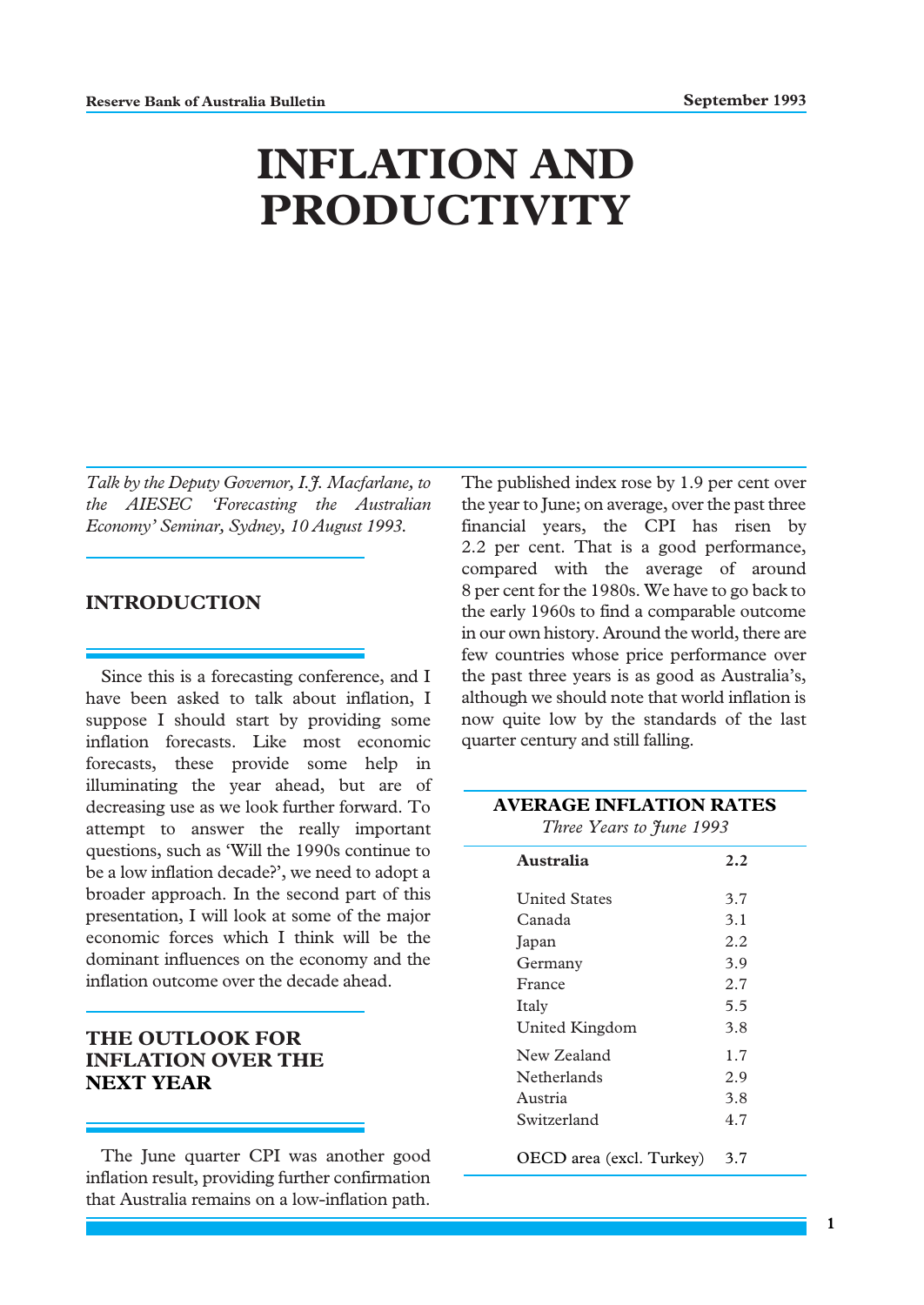In thinking about inflation, we need to keep a focus on underlying or core measures of inflation, which genuinely reflect the inflationary process. This means abstracting from measurement quirks and quarter to quarter volatility in prices for some items.

Interest charges, for example, are best excluded for the purposes of policy analysis. We also tend to remove things like petrol and fresh fruit and vegetables, which are highly volatile. In addition, certain decisions of government which affect the CPI reflect revenue-raising and taxation considerations. The impact effect of these should also be removed, if we are trying to gauge the strength of inflationary pressures in the economy. There have been a large number of increases in charges, levies and taxes by various levels of governments over the past year. For the twelve months to June, we estimate that such effects added, nationwide, about one full percentage point to the headline CPI.

The range of 'special factors' have moved in offsetting directions over the past year so that, coincidentally, the annual rise of 1.9 per cent in the 'headline' CPI figure is a reasonable representation of the underlying rate of inflation in Australia at present, which we would characterise broadly as around 2 per cent or little less.

These sorts of factors will again move in differing directions in 1993/94, though our expectation is they will tend to push the headline rate of inflation up on balance. The fall in mortgage rates going on now will act to lower the CPI increase for the December quarter. On the other hand, it is probable that there will be further increases in government charges, indirect taxes and the like over the next year. The net effect could be for the headline inflation rate to reach around 3 per cent some time between now and this time next year.

The more important issue, however, is: what will *underlying* inflation be a year from now, abstracting from special factors like tax and interest rate effects?

Our guess is that it might be a bit higher than the current 2 per cent, but still under 3 per cent. A key factor over the next year is price rises emanating from the exchange rate depreciation. So far, this effect has been smaller than generally anticipated and we expect that the fall in the \$A can be absorbed much more successfully than was the large depreciation of the mid 1980s. But given that we have seen a fall of nearly 20 per cent in the Australian dollar exchange rate over the past two years, some further noticeable effects of higher prices for traded goods must still be anticipated in the CPI over the next year.

This factor pushes up both headline and underlying measures of inflation. We do not seek to remove the depreciation in calculating underlying inflation effects because these are genuine price increases. In fact, we want the price of tradeable goods to rise to some extent that is a change in *relative* prices which is consistent with the need for Australian goods and services to be more internationally competitive.

The effect on underlying measures of inflation should, however, be temporary. These adjustments to traded goods prices should be once-off shocks to the price *level,* rather than being built in to the ongoing *rate of increase* in the price level. Once they have passed out of the picture, the measured inflation rate in underlying terms should fall back. As long as any further movements in taxes and charges are also mainly 'once offs', the headline rate should also settle back well into the 2-3 per cent range during 1994.

An important part of this outlook is the avoidance of any substantial 'second-round' effects on prices through, for example, wage earners trying to make up for the higher import prices or possible higher government charges, or through price setters taking the higher headline rate as a signal to try to raise prices across the board. This is a matter of judgement, but the chances of avoiding that outcome look pretty good. Labour costs measures have grown at very subdued rates over the past year, and the outlook seems to be that that will continue for a while.

On the whole then, we think that the likelihood is that we will end the 1993/94 year with underlying inflation not too different from what it is now. A factor which should help in translating the current low inflation into the medium term, is the favourable development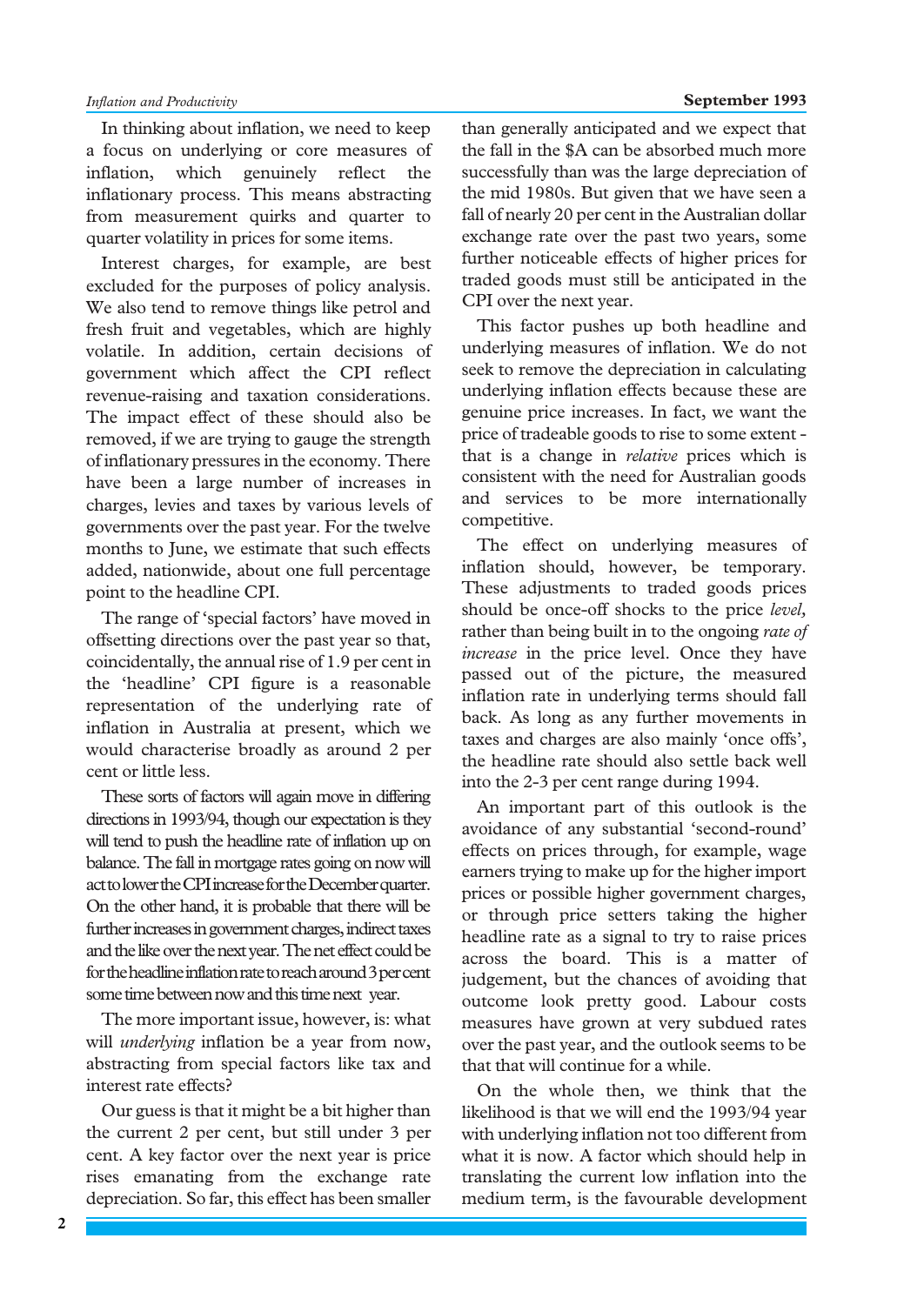that has been taking place in inflationary expectations. There are at least three measures of medium-term inflationary expectations, all of which are still falling.

- The ten-year bond yield is now 6.9 per cent compared with 8.8 per cent a year ago. When allowance is made for the apparent fall in real rates as proxied by the yield on indexed bonds, the implied inflation forecast over the next ten years is 3.2 per cent per annum (compared with 3.7 per cent a year ago).
- The economic forecasters polled by Consensus Economics show an average inflation forecast of 3.4 per cent for the period from 1993 to 1998. A year ago it was 4.2 per cent.
- Three quarters of the respondents to the NAB quarterly business survey believe that inflation will be maintained at less than 4 per cent over the 1990s. When the question was first asked in March 1992, only 36 per cent accepted the proposition.

# **ECONOMIC INFLUENCES ON INFLATION OVER THE NEXT DECADE**

#### **World-Wide Influences**

Looking out beyond the normal forecasting horizon is a speculative and rather hazardous exercise, but one that should be done. One approach is to extrapolate with a model; another is to make use of the broad sweep of economic history to try to identify the major economic forces likely to be at work. I prefer the latter.

I believe that useful insights can be gained by looking at the fundamental economic factors that gave rise to high world inflation in the past (particularly the 1970s, but also part of the 1980s) and asking whether they are likely to be important in the 1990s. My judgment is that they are not, and that most of the emerging economic forces of the 1990s are likely to act in the opposite direction, namely to put upward pressure on productivity and competition and hence, downward pressure on inflation. I recognise that there are some forces that could put upward pressure on inflation, e.g. commodity prices, but I will postpone discussion on that topic till later.

The initial step is to ask what were the forces at work in the high inflationary period. First, there was the demand effect emanating from an overly optimistic view of what could be achieved by active fiscal and monetary policy. In many countries, these policies strove to achieve unsustainably high rates of real growth and employment. The link between monetary policy and inflation was downplayed, and this helped to explain the rise in inflation in the late 1960s and early 1970s. The second influence was felt through two huge supply shocks - OPEC I in late 1973 and OPEC II in mid 1979. These shocks produced large increases in the price level, which were at first accommodated by macro-economic policy, allowing them to feed through into ongoing wage and price setting behaviour. Eventually, inflation was ground down, but only after two deep recessions. Most of the OECD area returned to low inflation in about 1983; Australia and New Zealand did so about seven years later.

## **GRAPH 1**



Looking ahead, it seems unlikely that we will see attempts at excessive stimulation of demand in the 1990s, or that the attempts would succeed. Fiscal policy is constrained by already large deficits and high debt to GDP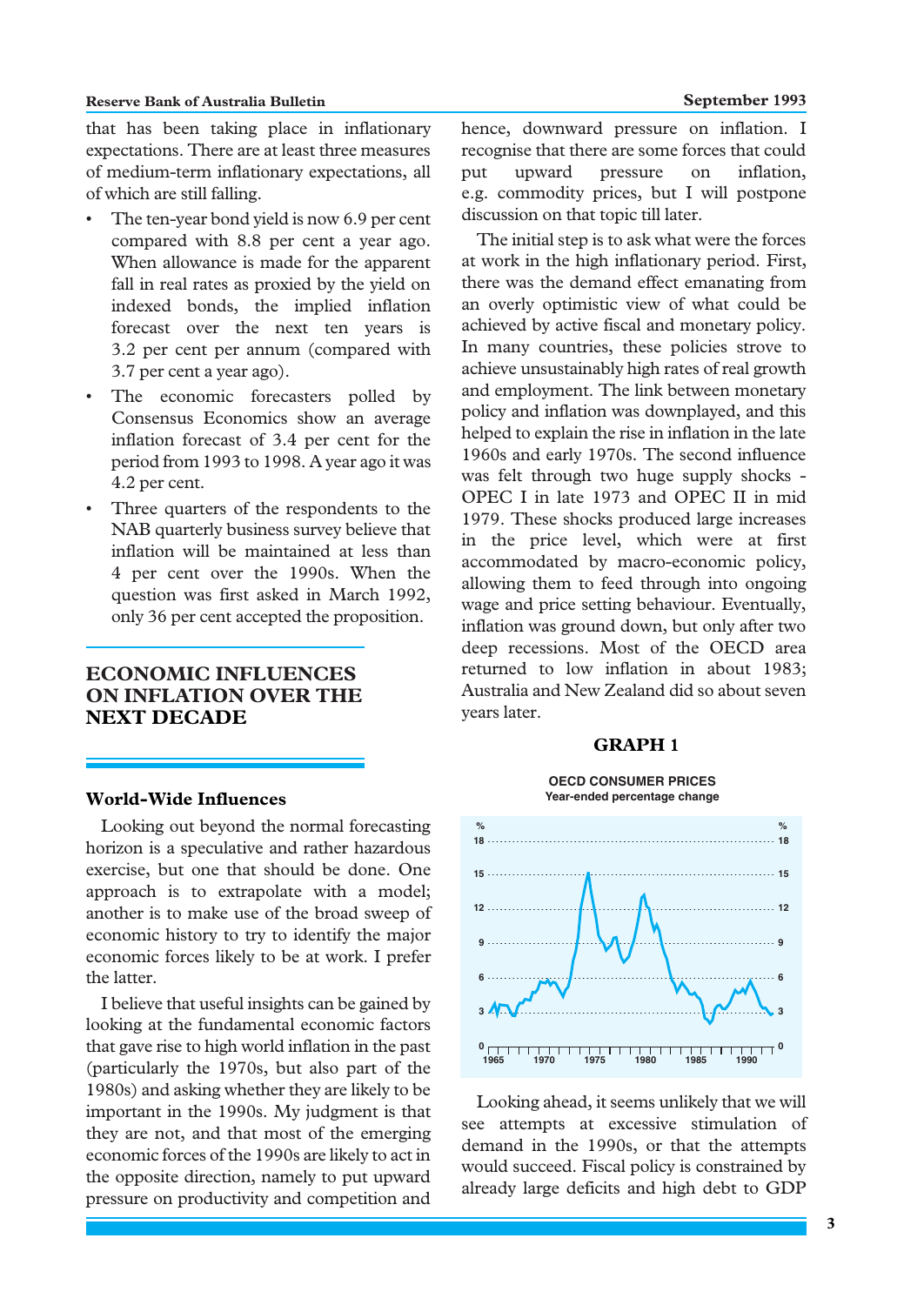ratios, so that there is no room for expansion in the vast majority of countries. All the talk is about medium-term fiscal consolidation. Monetary authorities around the world are acutely aware of the link between their policies and inflation, as are financial markets. Monetary authorities know that significant deviations from orthodoxy run the risk of being punished severely by sell-offs in the foreign exchange and bond markets. They also know the high cost that is involved in reducing inflation once it gets away; no one wants to pay that again.

This brings us to the second influence, namely supply shocks and supply influences more generally. The OPEC shocks of the 1970s were negative supply shocks - they reduced supply, or made it available at a much higher price. It seems to me that the sort of supply influences we are now facing, and will continue to face for the rest of the decade, are positive; that is, they are increasing supply, and making it available more cheaply. I think they will tend to have an ongoing restraining effect on inflation.

These supply effects could be grouped under the general rubric of globalisation and technology. They are not completely new, but for many years their effects were small. The fact that they have been at their strongest over the past few years, has caused some of their effects to be wrongly regarded as cyclical, whereas they are clearly structural. The main ones, as I see them, are as follows.

#### *(i) Increased competition in world trade*

It may well be that the major economic event of the final quarter of the twentieth century has been the rise of Asia (just as the major political event has been the collapse of the communist system). Asian countries, with their large labour forces, traditional work ethic and their capacity to benefit quickly from technology transfer, have grown at about twice the pace of non-Asian OECD countries over the past twenty years, and much of the growth has been export-led.

At first the effects on the world economy were negligible since they were growing from a small base, but as each year passed the effects

became more and more significant. The intensification of international competition gradually spread to a broader and more sophisticated range of manufacturing and transport industries. As this happened, the task of producing the less sophisticated exports was handed down to lower-cost countries, and hence competitive pressure was maintained.

For the rest of the world this pressure from Asia is meaning lower import prices and intensified competition for domestic manufacturing. In many cases it has led to the demise of firms which were no longer able to remain competitive, or to those firms relocating some of their capacity to lower-cost countries. This leads on to the next, and perhaps more important aspect of globalisation.

## *(ii) The increased mobility of direct investment*

Portfolio investment has been internationally mobile for decades; investors have bought the shares and bonds of whichever country or company they thought would provide the highest returns. Direct investment, however, has traditionally been less sensitive to comparative cost considerations.

That has all changed and now many companies, both large and small, will locate their production facilities in whichever country provides the best opportunity for them to be profitable. Obviously, such factors as tax holidays and proximity to markets are important, but the overriding consideration is the cost structure. Companies will put their production facilities where good quality factors of production (including infrastructure) are available at relatively low cost. For a lot of industries, therefore, particularly those where technology is reasonably transferable, there are a range of countries that are available as suitable and willing hosts. This situation does not apply only at the margin - that is, for additions to output - it also applies to the whole of existing production, which can also be switched. Many firms would maintain that the need to be able to relocate is not a matter of choice, but is essential to their survival.

Whatever the reason, this increased mobility is having a profound effect on management and labour. Australian line management would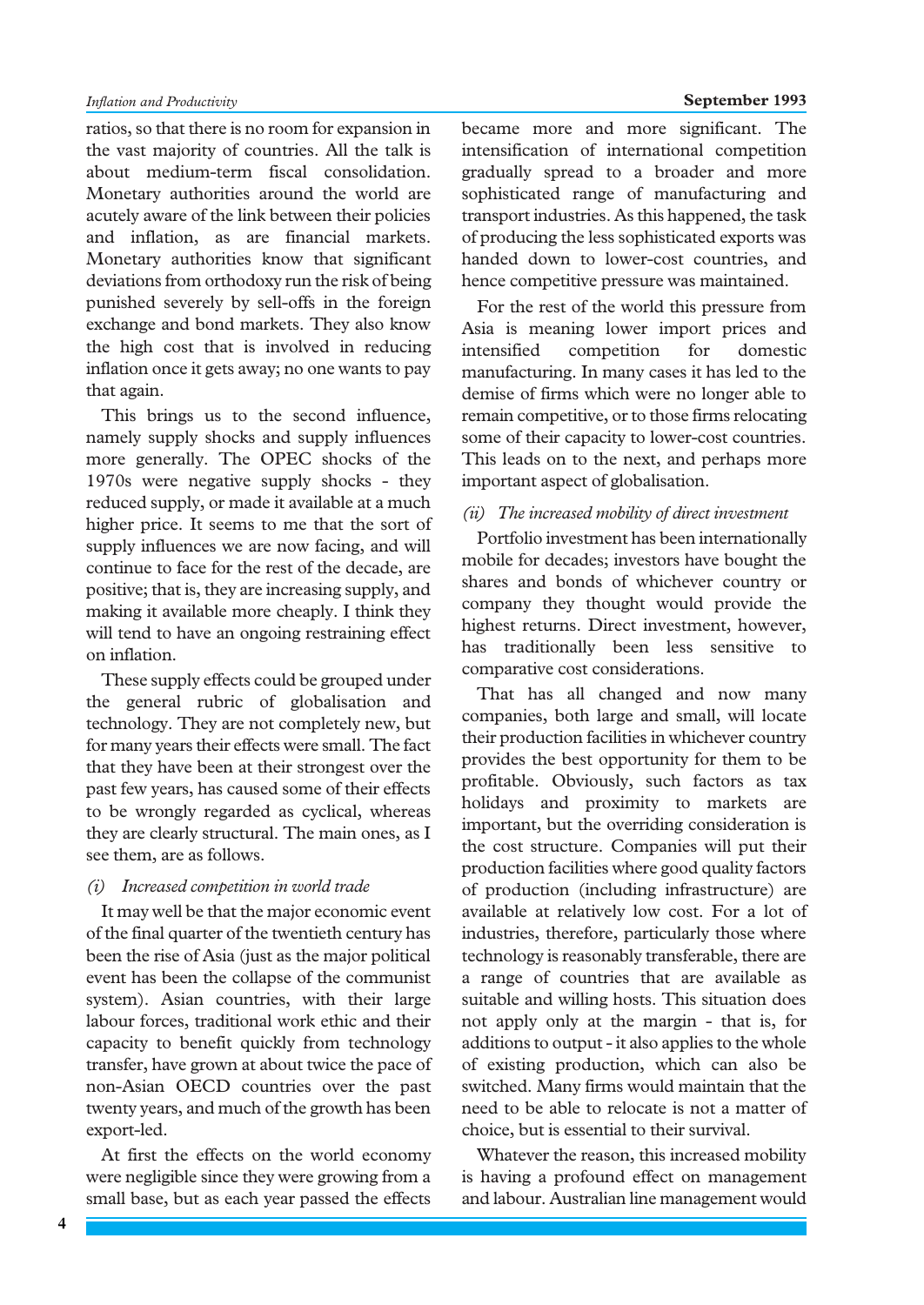#### **Reserve Bank of Australia Bulletin September 1993**

obviously like to continue operating in Australia, and therefore is under strong pressure to stay competitive by raising productivity and cutting costs. Their labour forces also, by and large, understand the situation. They are becoming increasingly prepared to co-operate in the search for productivity improvement, even though it often leads to labour shedding. Equally important, they know that excessive wage claims could easily lead to the departure of the production unit to another country. In this sense there has been a fundamental change in the balance of power in wage bargaining.

This process is not confined to manufacturing, but is increasingly felt in the service sector. American insurance companies that have their claims processing departments in Ireland and the Swiss airline that has its accounts department located in Bombay are classic examples. More recently, the decision of Cathay Pacific to relocate its data processing department from Hong Kong to Sydney shows that Australia can be the beneficiary as well as the loser in this process. The concept of the 'tradeable' sector now has to be broadened to include large areas of services, as well as manufacturing, mining and agriculture. Discussion of the service sector leads on to the third supply factor.

#### *(ii) The rise of productivity in the service sector*

Ongoing productivity gains in manufacturing, agriculture, mining, transport and telecommunications are taken for granted. Until recently, however, the 'bread and butter' services sector, which is by far the biggest employer, has been a laggard. Clerical functions had not yielded much in the way of productivity dividends despite the spread of computers. In addition, a lot of clerical work was carried out in the government sector, which was not subject to market pressure. Year after year employment in white collar jobs rose, even in recessions.

That is no longer the case. Management have finally found ways of exploiting the potential of the technology on offer, and productivity has risen. The most obvious sign of this has been labour shedding in the financial

services sector of recent years (see later section for details). In addition, budget constraints on governments have meant that they have had to look closely at their employment levels. Their employment growth is now well below traditional rates, and in the government business enterprise sector there have been significant job losses. In a number of these enterprises, the price of the final product to the consumer has also fallen.

# **Implications for Australia**

The world-wide trends outlined above are clearly having a large impact on Australia, and I believe their influence will be greater over the next five years than over the past five years. This influence is being widely felt and inflation is only one of the economic variables that will be affected. I will make an attempt to spell out these influences in the next section, and to address some specifically Australian problems. While we share many experiences with other countries, we also have our own special characteristics. For example, it is often said, and with a good deal of truth, that rises in inflation in Australia have always been triggered by a wage explosion or a surge in commodity prices. I accept that we are particularly vulnerable to these two events, so I will say a few words about these as well.

There has always been competitive pressure on the traded goods sector; imports could drive local products out, or those producing for exports could lose markets to other countries. As a result, firms that were losing competitiveness had to improve or close down. The pressure is greater now that tariffs are lower, and competition from Asia, including from Asian plants of American and European multi-nationals, is so much more intense. One clear indication of this is the proportion of the economy which is internationally traded. In contrast to other countries, this proportion had remained relatively constant during most of the post-war period, but since the mid 1980s, it has risen by about 40 per cent.

The biggest single change, however, is the one referred to as the increased mobility of direct investment. This has changed the environment in which economic decisions in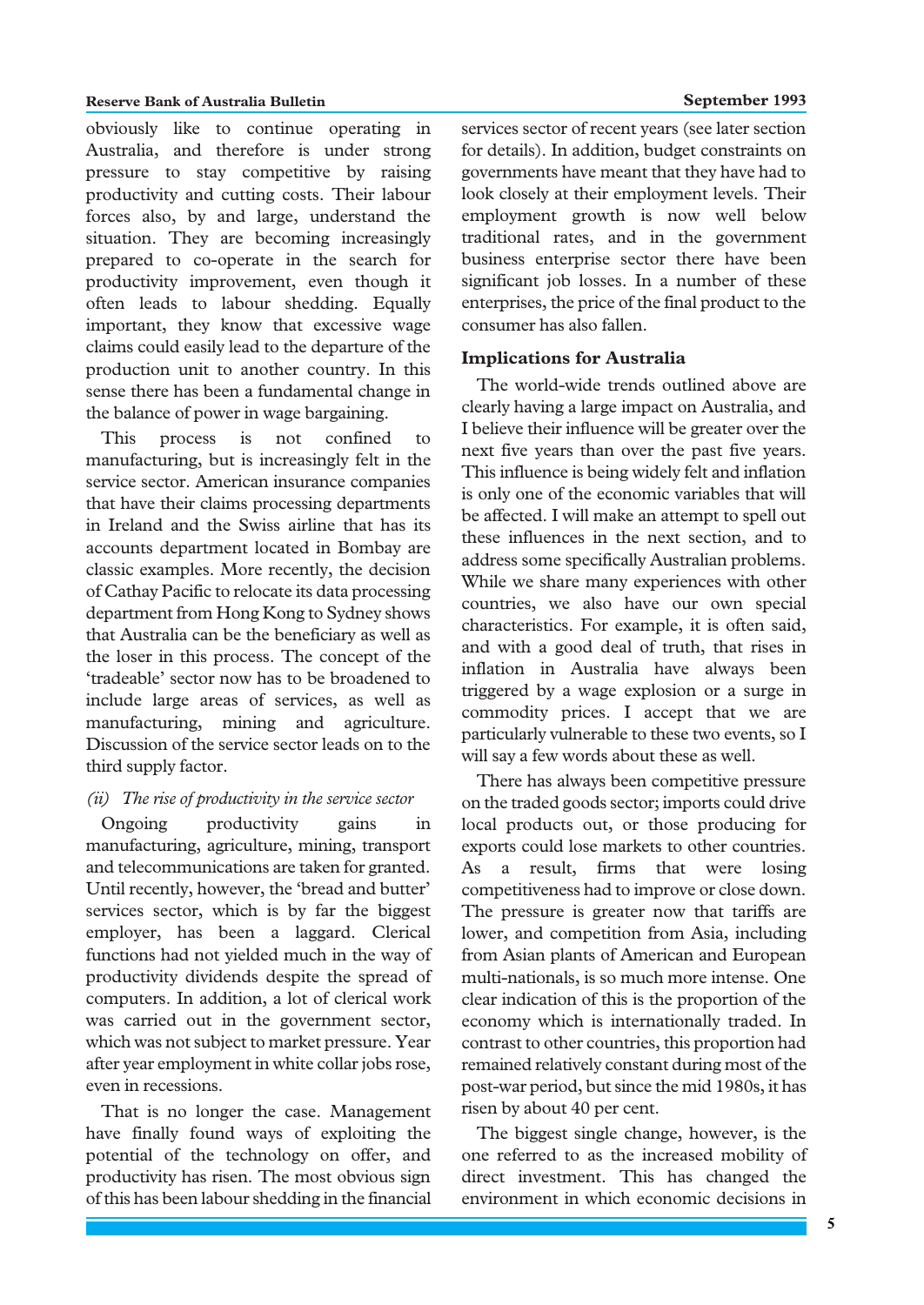Australia are taken. For business, it affects their approach to purchasing, investment, hiring and industrial relations. The last, in particular, is being changed in a fundamental way. Bargaining about pay and conditions now has to take into account the fact that if the plant is becoming uncompetitive it can be closed down here and reopened in a country with a lower cost structure, such as Thailand or Indonesia. Recently the union in a Melbourne food processing plant reached an agreement which conceded significant changes in conditions, partly because it knew that the alternative for the company was to shift this line of production to New Zealand. The international standard will become increasingly the norm in industrial relations.

The majority of unions probably already recognise this. The ACTU has accepted the principle that Australian wages should be determined in relation to the growth in prices and wages in our trading partners. Some scepticism has been expressed about this concession, but I have no doubt it is genuine; in fact, it is really the recognition of the inevitable. Unless changes in Australian wages, adjusted for changes in productivity, are kept in line with that of our trading partners, we lose businesses and jobs.

For this reason it is hard to see a repeat of the sort of destructive wage explosions that we had in 1974 and 1981, which contributed to both higher inflation and higher unemployment. It is widely recognised that the high level of unemployment, and the increasing flexibility provided by the spread of enterprise bargaining, are tending to hold down the growth of wages. But for the future, I think the more important influence is the one outlined above whereby the balance of power changes so that the international standard in wage bargaining becomes the norm.

Another area where these international influences are being felt is in the services sector. So far the main evidence of change is in employment, where the services sector has traditionally been the fastest growing part of the workforce. In the ten years to 1990, services employment grew by 3.4 per cent per annum, compared with 2.4 per cent for total

employment. Even in recessions, white collar employment usually continued to rise reasonably strongly (Graph 2). Over the most recent cycle, however, this has not been the case; even though manufacturing employment has followed a similar pattern to the previous cycle, employment in services has been noticeably weaker.

# **GRAPH 2**

#### **EMPLOYMENT IN THREE CYCLES**



For example, employment of clerks fell by 77,000 over the past three years whereas it had risen during the 1974 to 1977 and 1982 to 1984 periods (Graph 3). Similarly, public employment has in the past risen in downturns, partly because governments pursued deliberately counter-cyclical policies. The recent cycle is the

# **GRAPH 3**

#### **EMPLOYMENT OF CLERKS**

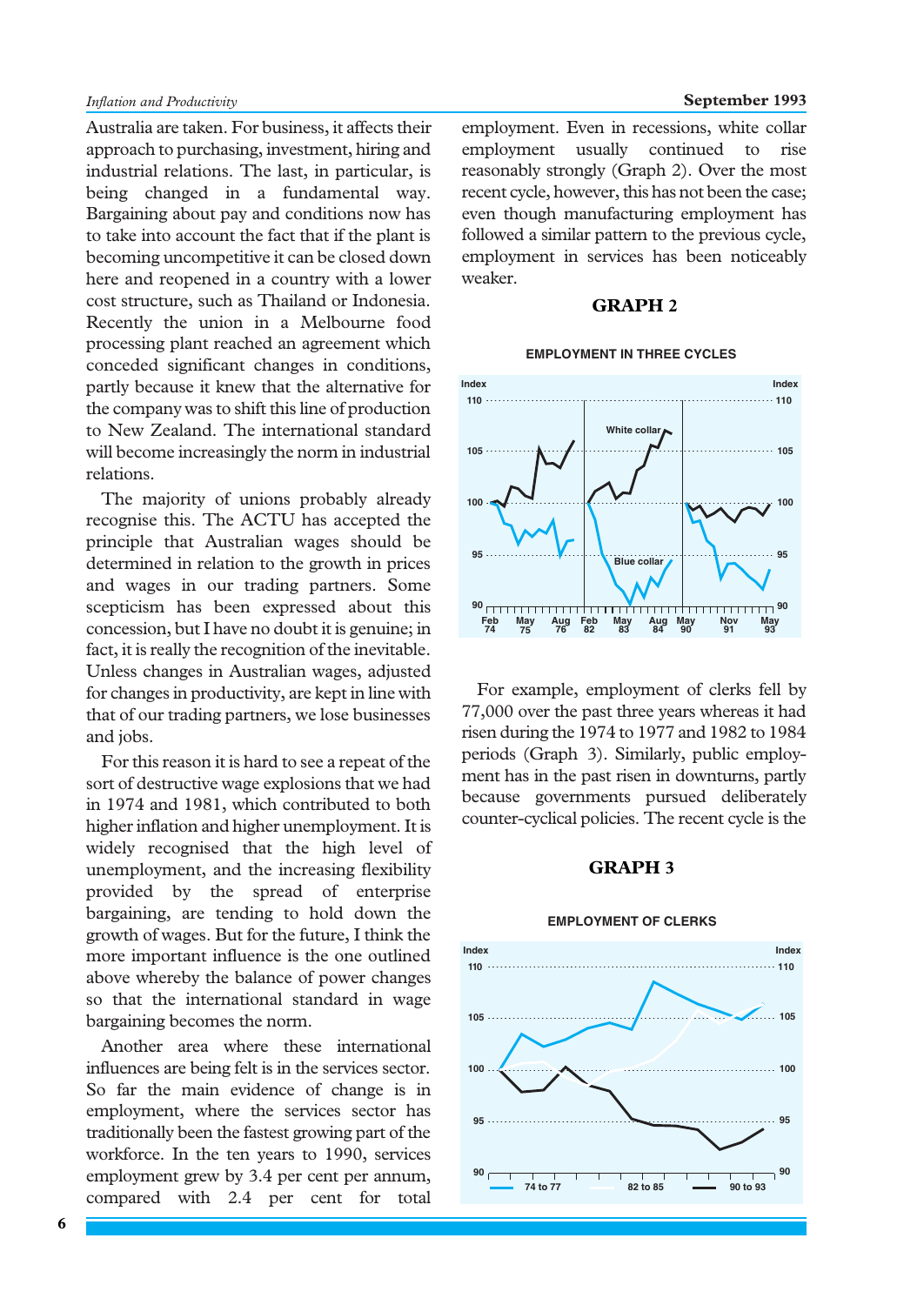#### **Reserve Bank of Australia Bulletin September 1993**

first occasion when public employment has not risen during a downturn (Graph 4).

# **GRAPH 4**

#### **PUBLIC EMPLOYMENT**



This evidence could be dismissed by saying that the present cycle has just been an unusual one. I think, however, that the international similarities suggest there is a structural change occurring, and one that is affecting virtually all countries. Technological change in services provided by the private sector, augmented in the public sector by budget constraints, is leading to a leaner services sector. In areas where there is competition, this could be expected to result in lower prices (we have already seen this in airlines and telecommunications).

In the past, the other type of shock that has triggered a rise in inflation in Australia has been a surge in commodity prices leading to a rise in the terms of trade. The two best known occasions were in the early 1950s (the Korean War boom) and in the early 1970s immediately preceding OPEC I (there was another in the late 1970s, but it is difficult to disentangle it from OPEC II). On each of these occasions, inflation rose sharply. The mechanism via which the terms of trade improvement translated into higher inflation was one that operated most potently in a fixed exchange rate system which we then had. In 1987 to 1989, however, we experienced another sharp rise in the terms of trade, and for the first time it did

not lead to a rise in inflation. The main explanation for the difference was that we now have a floating exchange rate, whose appreciation helped to cushion the terms of trade effect (see Graph 5). In other words, we should no longer assume that a rise in the terms of trade, even a relatively sharp one, will lead to a rise in inflation.

# **GRAPH 5**

#### **INFLATION AND TERMS OF TRADE**



# **CONCLUSIONS**

I hope I have not disappointed you by spending so much time at a forecasting conference talking about economic history, and some rather speculative conjectures about the next decade. For household and business investment plans, however, it is probably the next decade that matters, rather than the next year. I believe that these plans should be made on the assumption that inflation in Australia and elsewhere will be more like the 1960s than the 1970s or 1980s. Hurdle rates of return should be lowered accordingly, and there should no longer be a preference for investments that act as inflation hedges.

I do not mean to suggest by this that inflationary pressures will disappear. There will still be a need for vigilance and preparedness to act when pressures arise, as they undoubtedly